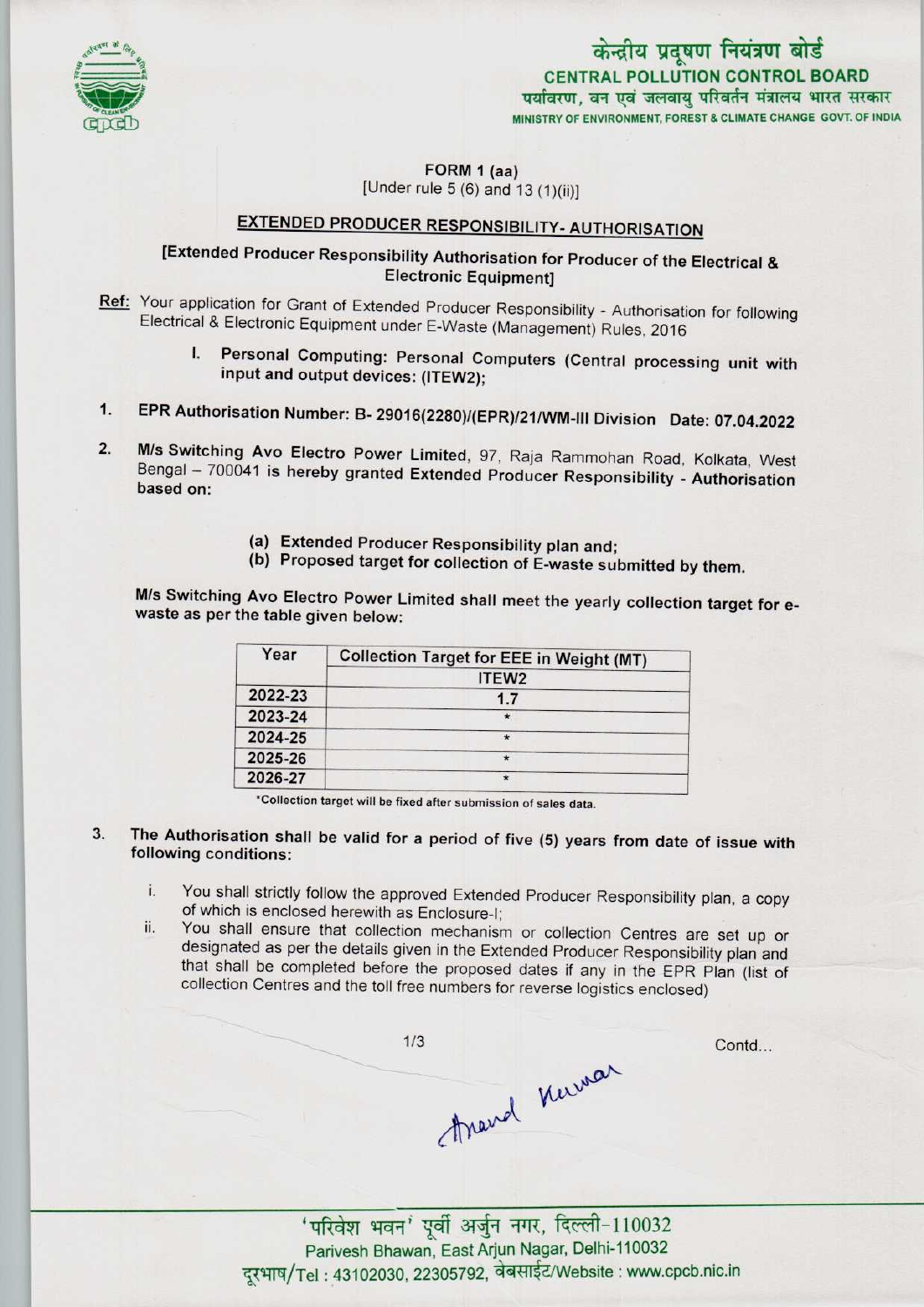

#### From pre page.....

- iii. You shall ensure that all the collected e-waste is channelized to recycler/dismantler M/s Greenzon Recycling Pvt. Ltd R-30, UPSIDC Industrial Area, Sikandrabad, Bulandshar and records shall be maintained at recycler/dismantler and your end;
- iv. You shall maintain records, in Form-2 of these Rules, of e-waste and make such records available for scrutiny by Central Pollution Control Board;
- v. You shall file annual returns in Form-3 to the Central Pollution Control Board on or before 30th day of June following the financial year to which that returns relates.

### vi. General Terms & Conditions of the Authorisation:

- a.The authorisation shall comply with provisions of the Environment (Protection) Act, 1986 and the E-waste (Management) Rules,2016 made there under;
- b. The authorisation or its renewal shall be produced for inspection at the request of an officer authorised by the Central Pollution Control Board;
- c.Any change in the approved Extended Producer Responsibility plan should be informed to Central Pollution Control Board within 15 days on which decision shall be communicated by Central Pollution Control Board within sixty days;
- d. It is the duty of the authorised person to take prior permission of the Central Pollution Control Board to close down any collection centre/points or any other facility which are part of the EPR plan;
- e. An application for the renewal of authorisation shall be made as laid down in subrule (vi) of rule of 13(1) the E- Waste (Management) Rules, 2016;
- f. The Board reserves right to cancel/amend/revoke the authorisation at any time as per the policy of the Board or Government.

#### vii. Additional Conditions: -

- a)That the applicant will submit annual sales data along with annual returns;
- b)That the applicant has to ensure that the addresses of collection points provided by them in their EPR Plan are correct and traceable and the collection points/centres are functional;
- c) That the applicant will submit revised application for grant of EPR Authorisation in case of applicant adding/changing PRO or changing its EPR Plan;

marral Venocan  $2/3$ 

Contd...